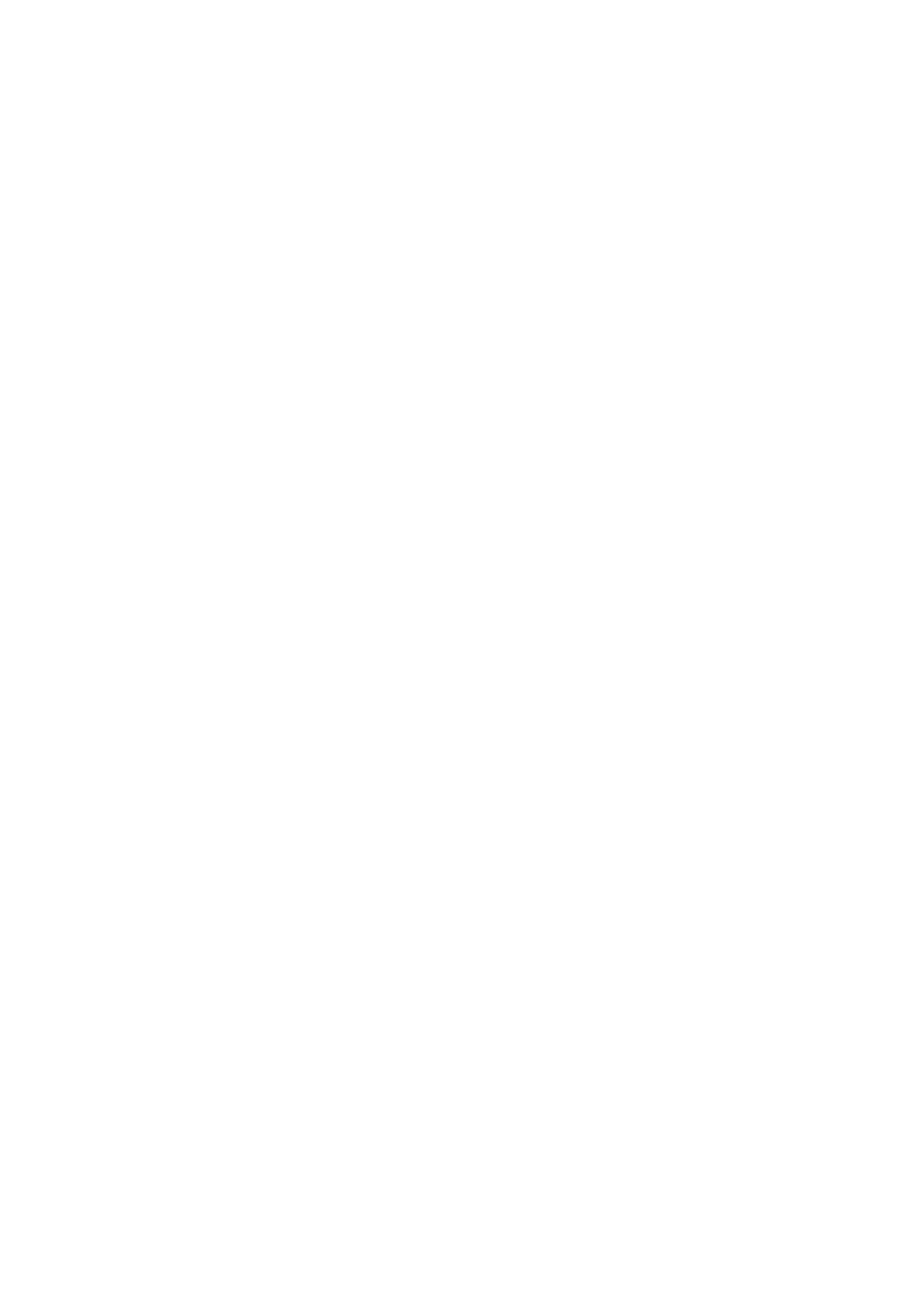

### **1 Welcome**

## **2 Apologies**

There were no apologies.

## **3 Declaration of Interest**

There were no declarations of interest.

## **4 Confirmation of Minutes**

Resolution number UH/2022/45

MOVED by Chairperson L Whyte, seconded by Member A Atkinson:

## **That the Upper Harbour Local Board:**

**a) confirm the ordinary minutes of its meeting, held on Thursday, 21 April 2022, as a true and correct record.**

**CARRIED**

## **5 Leave of Absence**

There were no leaves of absence.

## **6 Acknowledgements**

There were no acknowledgements.

#### **7 Petitions**

There were no petitions.

**8 Deputations**

There were no deputations.

**9 Public Forum**

There was no public forum.

#### **10 Extraordinary Business**

There was no extraordinary business.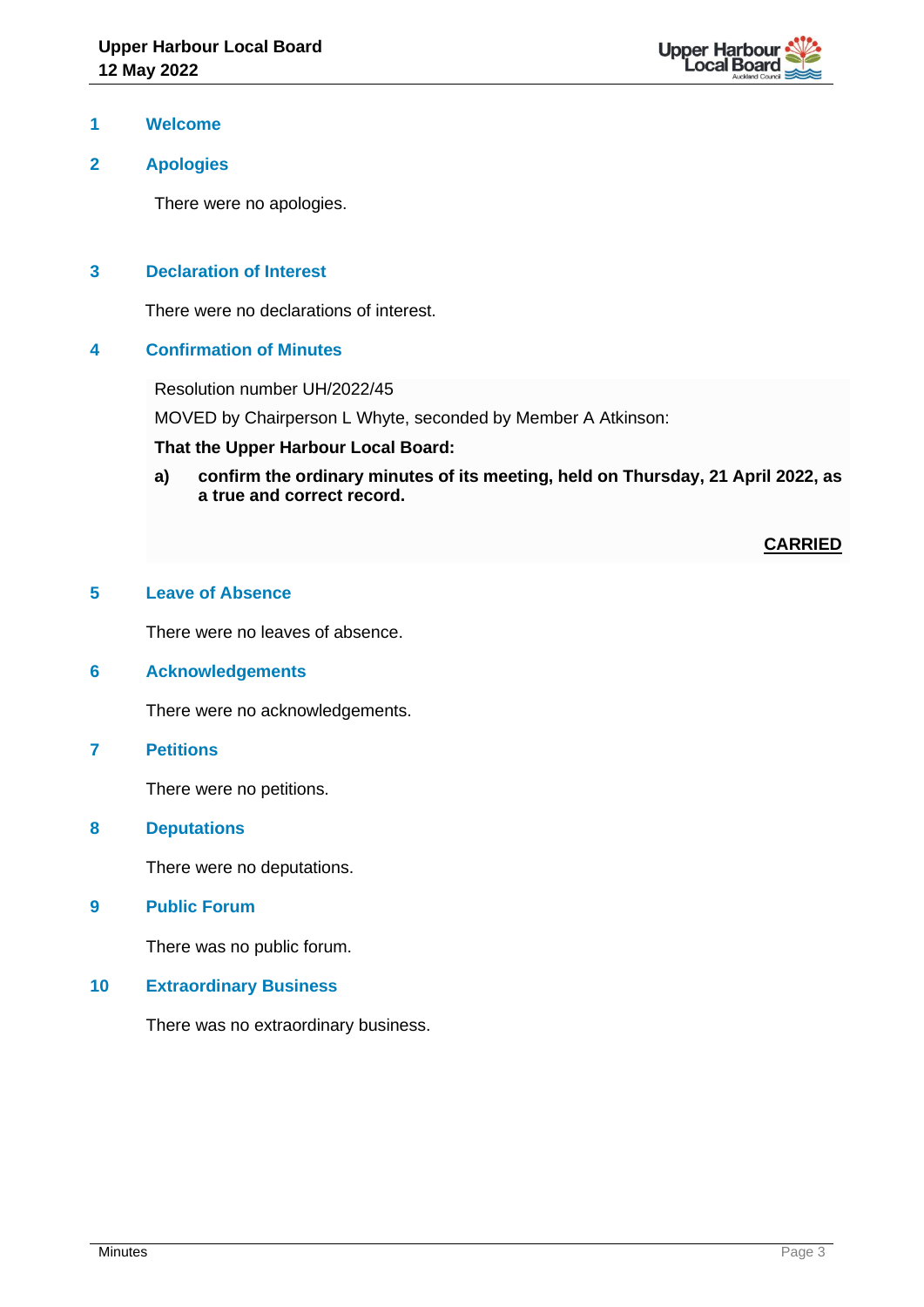

## **11 Minutes of the Upper Harbour Local Board meeting held Thursday, 21 April 2022**

Resolution number UH/2022/46

MOVED by Chairperson L Whyte, seconded by Deputy Chairperson M Miles:

### **That the Upper Harbour Local Board:**

**a) note that the open unconfirmed minutes of the Upper Harbour Local Board meeting held on Thursday, 21 April 2022, are attached at item 11 of the agenda for the information of the local board only and will be confirmed under item 4 of the agenda.**

## **CARRIED**

#### **12 Local board consultation feedback and input in the Annual Budget 2022 - 2023**

Resolution number UH/2022/47

MOVED by Chairperson L Whyte, seconded by Deputy Chairperson M Miles:

#### **That the Upper Harbour Local Board:**

**a) provide input on regional topics in the proposed Annual Budget 2022/2023 to the Governing Body; on the basis of the 350 submitters who provided input on some or all of the following:** 

## **Climate Action Targeted Rate**

- **i) note that 61 per cent of submitters from the Upper Harbour Local Board area that responded to this question supported the proposal to introduce a Climate Action Targeted Rate, while 33 per cent did not support the proposal.**
- **ii) note that there are mixed views on the local board regarding the introduction of a Climate Action Targeted Rate, however there is support to deliver on the outcome of responding to the climate emergency.**
- **iii) acknowledge the current financial constraints faced by Auckland Council, noting that the current proposed general rates would not deliver on the outcomes proposed to be delivered by the Climate Action Targeted Rate.**
- **iv) request that local board views are sought on any projects being delivered as part of the climate action package in the Upper Harbour local board area**
- **v) request there be regular reporting to local boards and the general public on the outcomes being delivered with the targeted rate and that the package is reviewed on a regular basis for effectiveness**

#### **Budget Pressures**

- **vi) note that 49 per cent of submitters from the Upper Harbour Local Board area that responded to this question supported the proposal to manage Auckland Council's on-going budget pressures while 25 per cent did not support the proposal and 18 per cent did not know.**
- **vii) support the proposal to use the Government's 'Better Off' support package funding as a lever to manage the budget pressures.**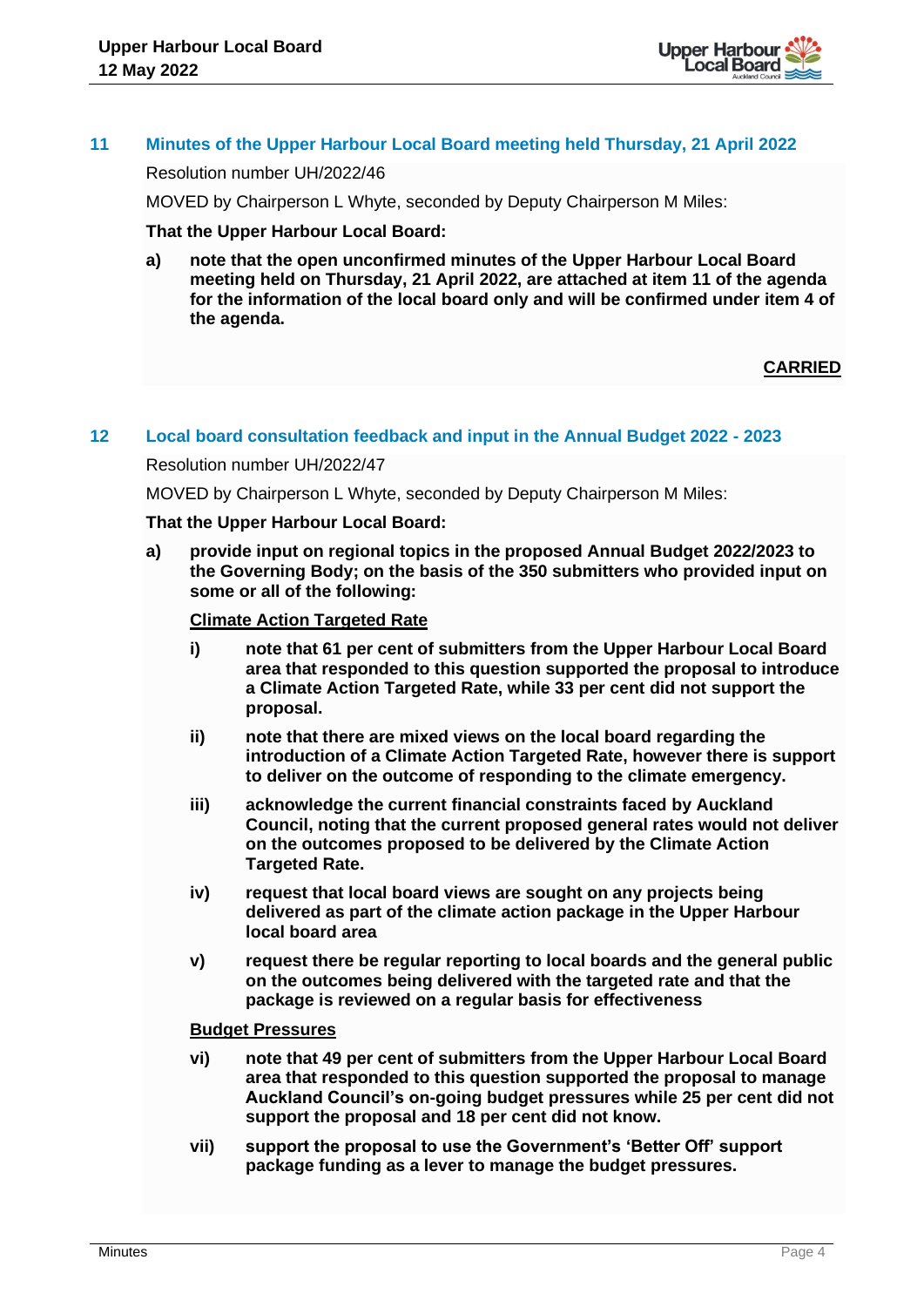

- **viii) note that there is insufficient information on the proposal to delay capital investment as a budget lever and request the opportunity to provide local board views on the proposal once further information is available.**
- **ix) note that there is insufficient information on the proposal to implement cost reductions in the form of efficiency savings and potential reduction in services as a budget lever and request the opportunity to provide local board views on the proposal once further information is available.**
- **x) support the previously agreed general rates increase for 3.5 per cent for 2022/2023.**
- **xi) request that local board views are sought prior to any decisions on the sale or long-term lease of non-strategic assets.**

## **Operating spending prioritization**

- **xii) note that 57 per cent of submitters from the Upper Harbour Local Board area that responded to this question supported the proposal to prioritise operating spending to help manage on-going budget pressures while 11 per cent did not support the proposal and 24 per cent did not know.**
- **xiii) note that there is insufficient information on the proposal to prioritise operating spending to help manage on-going budget pressures, and request the opportunity to provide local board views on the proposal once further information is available.**

#### **Waste service standardisation – pay-as-you-throw vs rates funded**

- **xiv) note that 42 per cent of submitters from the Upper Harbour Local Board area that responded to this question supported the proposal to move to a rates funded system.**
- **xv) note that 49 per cent of submitters from the Upper Harbour Local Board area that responded to this question did not support the proposal to move to a rates funded system and preferred a pay-as-you-throw system.**
- **xvi) support a pay-as-you-throw system in the local board area.**
- **xvii) support the implementation of a food scrap service in the local board urban area.**
- **xviii) request that there be increased investment for education of waste management particularly on recycling and composting.**

#### **Waste service standardisation – other**

- **xix) support the standardisation of the opt-out rules for residential multi-unit developments.**
- **xx) support the standardisation of the opt-out rules for residential and lifestyle properties with between two and nine units.**
- **xxi) support the standardisation of the opt-out rules for non-residential properties.**
- **xxii) support the application of a minimum base charge to every separately used or inhabited part of a property.**